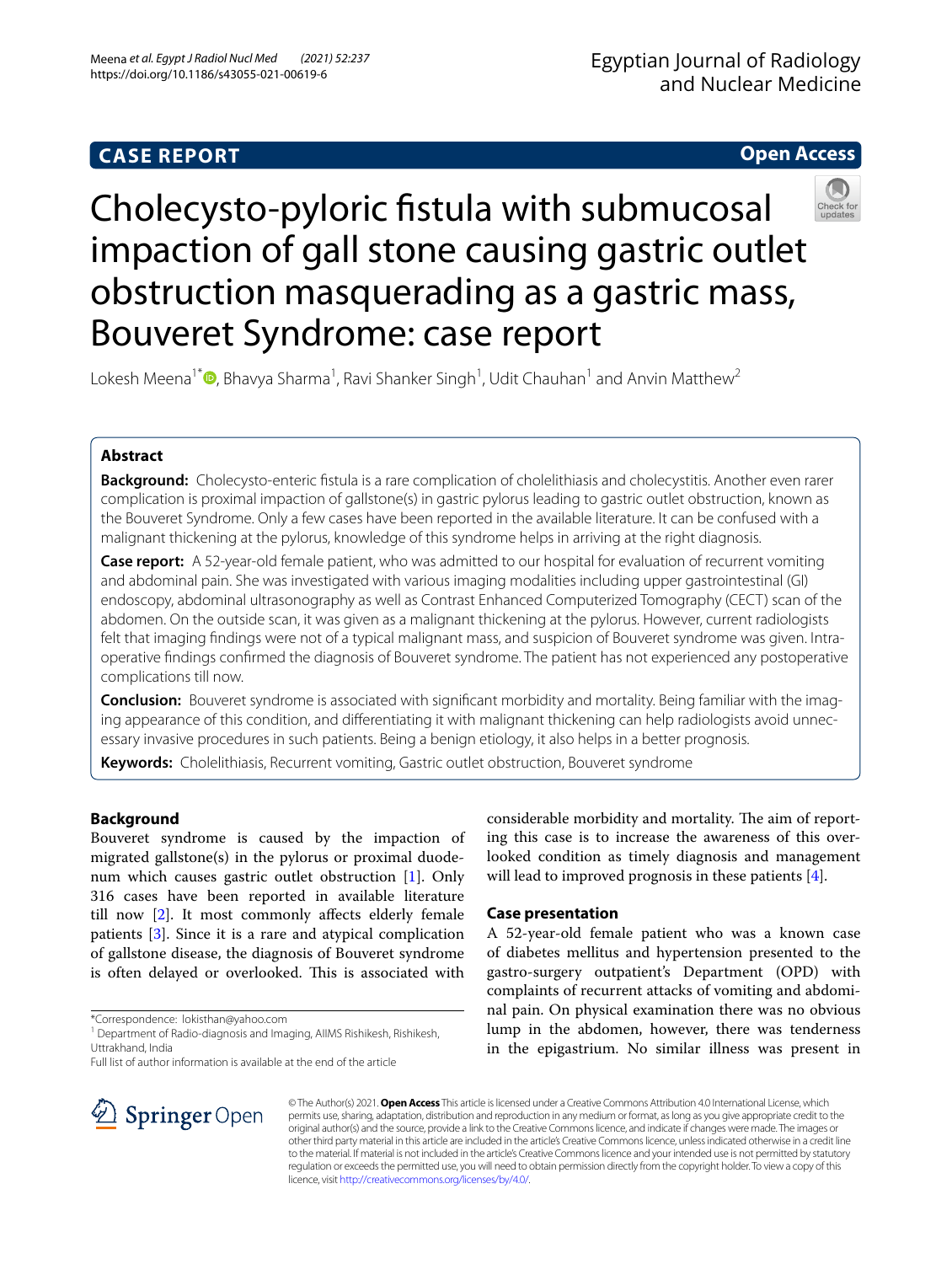family members. Patients had a good socio-economic status. The patient had no significant past medical or surgical history. The patient was advised routine blood workup, upper GI endoscopy, and abdominal ultrasound. Endoscopy showed a mass lesion in the gastric pylorus obstructing which scope could not be negotiated. Biopsy was taken which showed an infammatory picture without evidence of malignancy. Ultrasonography showed cholelithiasis. A contrast-enhanced CT scan of the abdomen was done to characterize the lesion causing obstruction. CT showed mild pneumobilia associated with a well-defned spherical non-enhancing hypodense lesion of size 2 cm in the submucosa of the gastric pylorus as shown in Fig. [1,](#page-1-0) consistent with an impacted gallstone causing Bouveret syndrome. The patient underwent surgery, intraoperative fndings (Fig. [2\)](#page-2-0) confrmed the diagnosis of Bouveret syndrome. Our patient underwent exploratory laparotomy, cholecystectomy, primary repair of fstula opening. Frozen section biopsy from pyloric mucosa and GB wall were sent for histopathological correlation. The patient has not experienced any postoperative complications till now. It was a life-changing surgery for the patient since he was previous diagnosed with a malignant mass. The patient was happy with the current diagnosis and surgery for being a benign etiology instant of malignant as diagnosed previously.

#### **Discussion**

Bouveret's syndrome refers to gastric outlet obstruction caused by the formation of a chole-cysto-pyloric fstula and subsequent migration and impaction of a large gallstone into the pylorus [[5](#page-3-4)]. Risk factors for Bouveret's syndrome include gallstones > 2.5 cm in size, the female sex, and age>70 years. Gastric outlet obstruction causes multiple symptoms including abdominal pain, recurrent nausea/vomiting, and dyspepsia. Abdominal imaging in this syndrome typically reveals Rigler's triad of ectopic gallstone, pneumobilia, and small bowel obstruction. However, only  $\sim$  33% of gallstone ileus cases exhibit these changes on conventional radiographs [[6\]](#page-3-5).

In this study a 52 years old female, who is relatively younger as compared to patients presenting with Bouveret syndrome. It provides a unique opportunity to examine the treatment options.



<span id="page-1-0"></span>**Fig. 1 A**–**C** Contrast-enhanced computed tomography images in coronal (**A**), axial (**B**) and sagittal (**C**) sections showing submucosal impaction of gallstone (hypodense) with surrounding mucosal thickening (red arrow) at pylorus causing gastric outlet obstruction. **D** Axial CT images in lung window to show pneumobilia (blue arrow)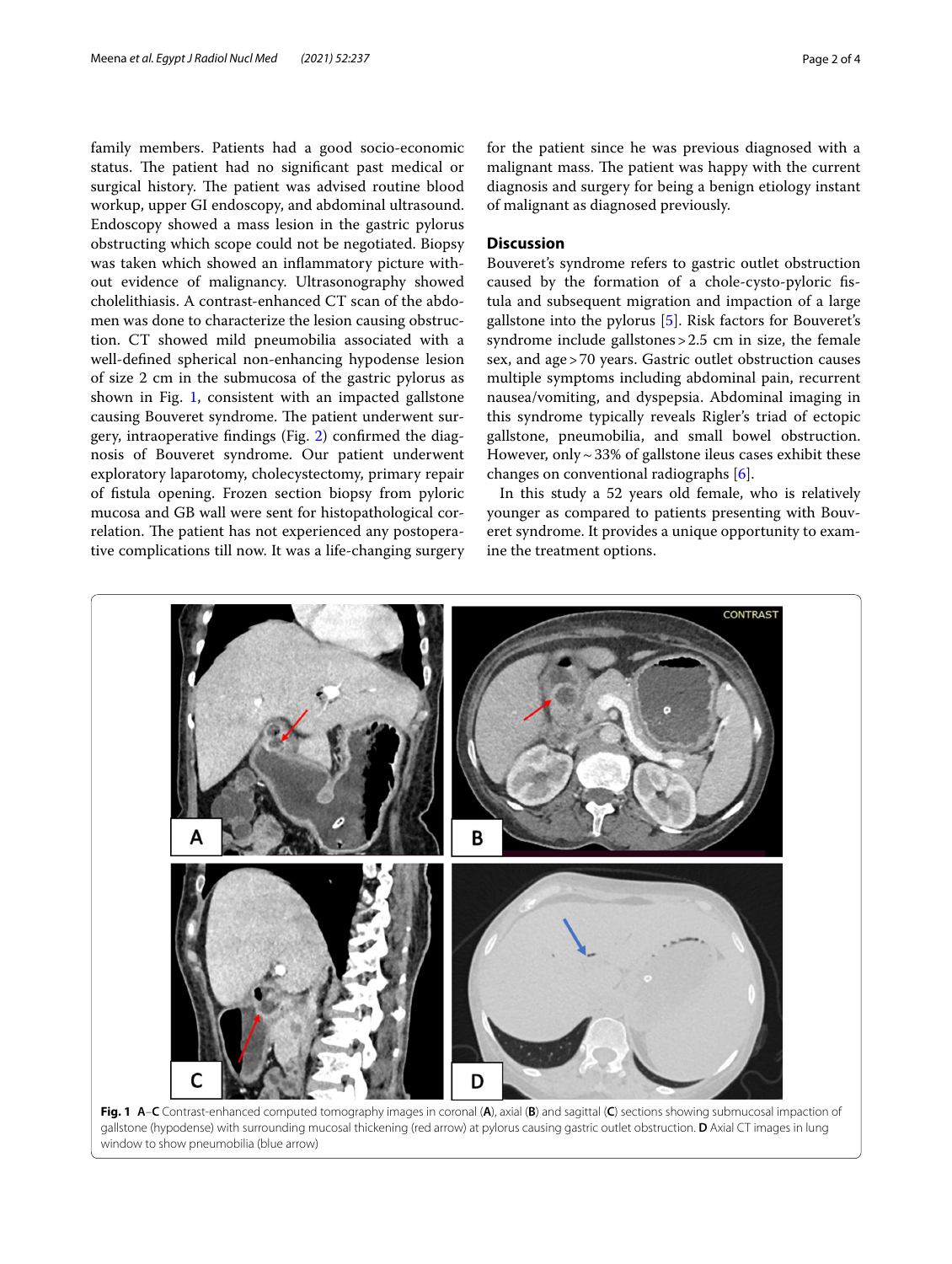

<span id="page-2-0"></span>After extensive research of current literature, it was found out that a CECT scan of the abdomen is the most effective imaging technique to diagnose Bouveret syndrome. In this patient, the CECT scan successfully revealed both gallstones at the pylorus and its associated cholecysto-pyloric fistula causing gastric outlet obstruction.

Multiple treatment options are available for these patients from the least invasive treatment options like the endoscopy approach (with the low successful outcome) to surgical exploration (with the highly successful post-operative result). Existing literature suggests enterolithotomy as one of the treatment options for this syndrome as the advanced age makes them poor surgical candidates. A younger patient such as in our case can safely undergo surgery [[4](#page-3-3)]. This case also emphasizes that younger patients can safely undergo surgical procedures, a course of action that can reduce the risk of gallstone recurrence. In absence of repair young patients would be at a greater risk of developing problems associated with a persisting fistula [[7](#page-3-6)]. In our particular case, fistula repair was carried out, with positive results evidenced by the healthy condition of the patient after the operation [[5\]](#page-3-4). The present case, alongside the existing literature regarding treatment in younger patients, shows that younger patients indeed can accept the greater surgical pressures associated with these approaches.

The present study offers the rare opportunity to study the successful treatment and outcome of a

Bouveret syndrome patient whose age is far below that of the average patient afflicted by this condition.

#### **Conclusions**

Being a rare complication, Bouveret syndrome presents as a diagnostic dilemma and the US abdomen shows low specifcity for diagnosis. A timely diagnosis is possible with an available imaging modality. Being a benign etiology it has a better prognosis. Abdominal radiograph, US, CT can be used for diagnosis, with CT being one of the most sensitive modalities for diagnosis. Being familiar with the imaging appearance of this condition, a radiologist can help in signifcantly reducing morbidity and mortality from this syndrome.

#### **Abbreviations**

CECT: Contrast-enhanced computed tomography; GB: Gall Bladder; US: Ultrasonography; ERCP: Endoscopic retrograde cholangiopancreatography; GI endoscopy: Gastrointestinal endoscopy; OPD: Out Patient's Department.

### **Supplementary Information**

The online version contains supplementary material available at [https://doi.](https://doi.org/10.1186/s43055-021-00619-6) [org/10.1186/s43055-021-00619-6](https://doi.org/10.1186/s43055-021-00619-6).

**Additional fle 1.** CARE Checklist of information to include when writing a case report.

**Acknowledgements**

No acknowledgements.